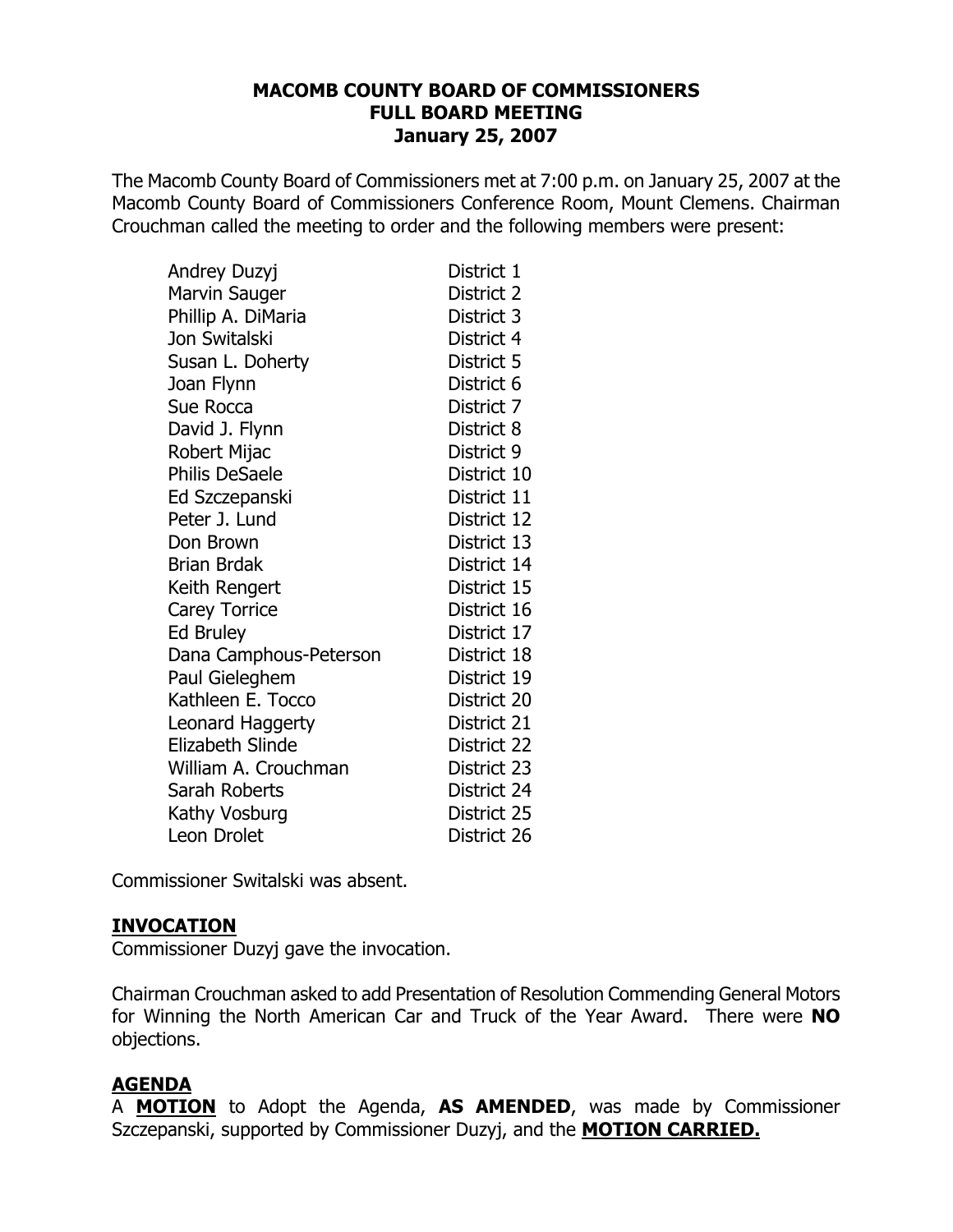MACOMB COUNTY BOARD OF COMMISSIONERS - FULL BOARD MEETING January 25, 2007

# **MINUTES**

A MOTION to Approve the Minutes of December 14, 2006 (Full Board) and January 4, 2007 (Organizational Meeting), was made by Commissioner Slinde, supported by Commissioner Camphous-Peterson, and the MOTION CARRIED.

#### **PRESENTATIONS**

Commending the Vietnam Veterans of America-Chapter 154 by Commissioners Torrice and Haggerty.

Commending General Motors for Winning the North American Car and Truck of the Year Awards by Commissioner Duzyi.

### **PUBLIC PARTICIPATION**

Carl Etue, 38871 Red Oaks, Clinton Township **Carrie Fortune, Macomb County Coalition for the Homeless** Donald Lobsinger, 26900 Taylor, St. Clair Shores **Gregory Murray, 66 Robertson, Mount Clemens** 

# **CCMMITTEE REPORTS FINANCE COMMITTEE - January 16, 2007**

The Clerk **did not** read the recommendations from the Finance Committee and a **MOTION** was made by Chairperson Slinde, supported by Vice-Chairperson DiMaria, to adopt the committee recommendations.

- $1.$ APPROVE THE MONTHLY BILLS (WITH CORRECTIONS, DELETIONS AND/OR ADDENDA) AND AUTHORIZE PAYMENT; FURTHER, TO APPROVE THE PAYROLL IN THE TOTAL AMOUNT OF \$12,696,135.86, WITH NECESSARY MODIFICATIONS TO THE APPROPRIATIONS.
- $2.$ AUTHORIZE PAYMENT FOR THE WORK PERFORMED AS FOLLOWS:

| MEDICAL EXAMINER FACILITY BERNCO, INC. |                          | \$162,270.78 |
|----------------------------------------|--------------------------|--------------|
| 42-2 DISTRICT COURT                    | $KRS - A E EQUITIES$     | 221,026.51   |
| 42-2 DISTRICT COURT                    | PARTNERS IN ARCHITECTURE | 10,420.88    |
| <b>JUVENILE JUSTICE CENTER</b>         | PROJECT CONTROL SYSTEMS  | 20,200.00    |
| NEW PUBLIC WORKS BLDG.                 | PROJECT CONTROL SYSTEMS  | 355,950.00   |

FURTHER, FUNDS ARE AVAILABLE IN THE CAPITAL BUDGET.

3. APPROVE CHANGE ORDER NO. 2 IN THE AMOUNT OF \$12,704, AS APPROVED BY THE ARCHITECT, EDMUND LONDON & ASSOCIATES, INC., FOR THE MARTHA T. BERRY MEDICAL CARE FACILITY; FUNDS ARE AVAILABLE IN THE CAPITAL BUDGET.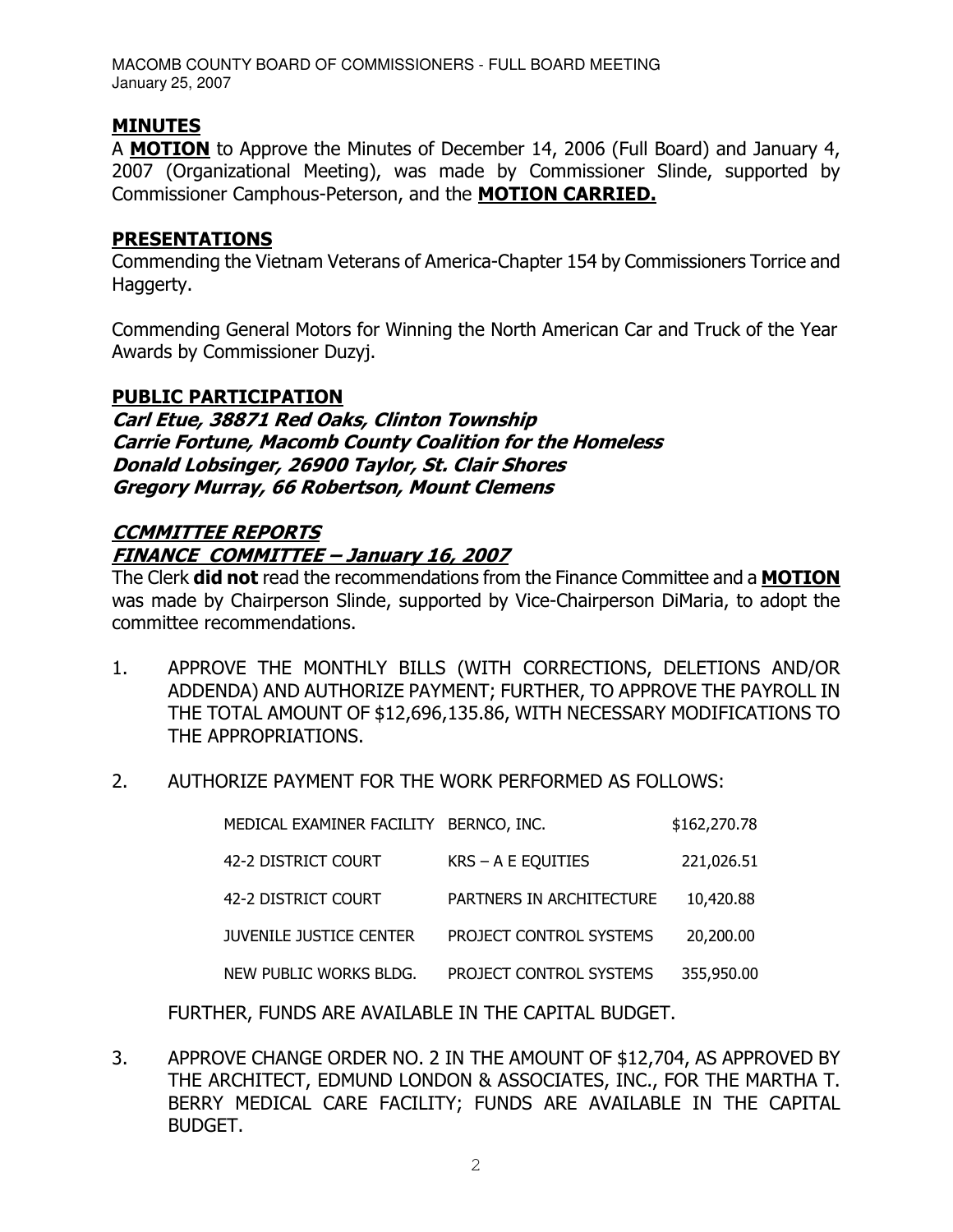- 4. APPROVE CHANGE ORDER NO. 1 IN THE AMOUNT OF \$6,381.05, AS APPROVED BY THE ARCHITECT, EDMOND LONDON & ASSOCIATES, INC., FOR THE MACOMB COUNTY MEDICAL EXAMINER FACILITY; FUNDS ARE AVAILABLE IN THE CAPITAL **BUDGET.**
- 5. AUTHORIZE THE MACOMB COUNTY COMMUNITY SERVICES AGENCY TO RECEIVE \$81,093 FROM THE MICHIGAN COMMUNITY ACTION AGENCY ASSOCIATION TO PROVIDE ENERGY ASSISTANCE FOR LOW-INCOME FAMILES.
- 6. AUTHORIZE THE MACOMB COUNTY COMMUNITY SERVICES AGENCY TO RECEIVE \$365,599 FROM THE DEPARTMENT OF HUMAN SERVICES TO PROVIDE WEATHERIZATION MEASURES FOR LOW-INCOME FAMILIES.
- $7.$ AUTHORIZE THE MACOMB COUNTY COMMUNITY SERVICES AGENCY TO RECEIVE \$10,836 IN WEATHERIZATION ASSISTANCE PROGRAM REDISTRIBUTION FUNDS.

# **THE MOTION CARRIED.**

# **RESOLUTIONS/TRIBUTES**

A MOTION was made by Commissioner Haggerty, supported by Commissioner DeSaele to adopt the Resolutions and Tributes in their entirety.

Res. No. 07-05 Commending Henry Brown, Veterans Affairs Commission, for his years of service (offered by: to be determined; include Mijac; recommended by Finance Committee on 1/16/07) Res. No. 07-01 Tribute in Memory of Mark Thomas for Outstanding Public Service (offered by Duzyj and Switalski; recommended by Finance Committee on  $1/16/07$ ) Res. No. 07-02 Commending William Smith for His Dedicated Service to Macomb County and its Citizens (offered by DeSaele; recommended by Finance Committee on 1/16/07) Res. No. 07-03 Commending Timothy Hurttgam – Eagle Scout (offered by Gieleghem; recommended by Finance Committee on 1/16/07) Res. No. 07-06 Honoring Pastor Gerhardt Doroh of St. Peter Lutheran Church for 25 Years of Service (offered by Rengert; recommended by Finance Committee on 1/16/07) Res. No. 07-07 Commending General Motors for Winning the North American Car and Truck of the Year Awards (offered by Crouchman)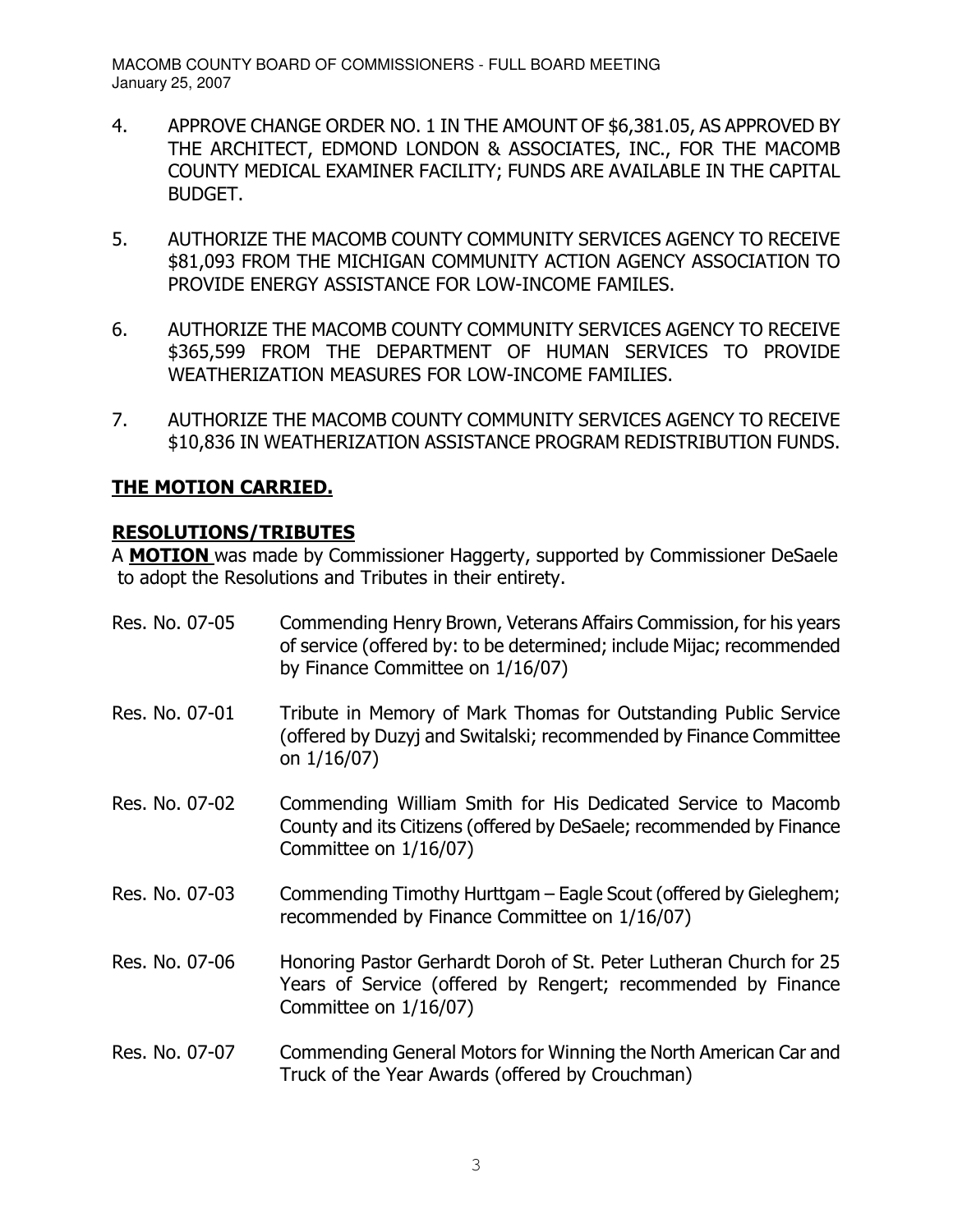Res. No. 07-08 Commending Vietnam Veterans of America – Chapter 154 on Being Named National Chapter of the Year (offered by Haggerty and Torrice)

# **THE MOTION CARRIED.**

# REFERRAL FROM 1/16/07 FINANCE COMMITTEE MEETING: DENY FUNDING FOR BOARD OF COMMISSIONERS TO ATTEND THE NATIONAL ASSOCIATION OF **COUNTIES' (NACo) LEGISLATIVE CONFERENCE IN MARCH, 2007**

**MOTION TO AMEND** was made by Commissioner Sauger, to allow two (2) A commissioners to attend the NACo Conference in Washington, D.C. March 3-7, 2007, supported by Commissioner Camphous-Peterson.

A **SUBSTITUTE MOTION** was made by Commissioner Bruley, that the board chairman and one commissioner go to the NACo conference and that no one get reimbursed airfare, supported by Commissioner DiMaria.

### **ROLL CALL ON SBUSTITUTE MOTION**

|                          | YES           | NO |
|--------------------------|---------------|----|
| <b>BRDAK</b>             | X             |    |
| <b>BROWN</b>             |               | Χ  |
| <b>BRULEY</b>            | χ             |    |
| <b>CAMPHOUS-PETERSON</b> |               | Χ  |
| <b>CROUCHMAN</b>         |               | X  |
| <b>DESAELE</b>           |               | X  |
| DI MARIA                 | Χ             |    |
| <b>DOHERTY</b>           |               | Χ  |
| <b>DROLET</b>            |               | X  |
| <b>DUZYJ</b>             | Χ             |    |
| FLYNN, D.                | X             |    |
| FLYNN, J.                |               | χ  |
| <b>GIELEGHEM</b>         | X             |    |
| <b>HAGGERTY</b>          |               | X  |
| <b>LUND</b>              | Χ             |    |
| <b>MIJAC</b>             | X             |    |
| <b>RENGERT</b>           |               | χ  |
| <b>ROBERTS</b>           | Χ             |    |
| <b>ROCCA</b>             |               | X  |
| <b>SAUGER</b>            |               | X  |
| <b>SLINDE</b>            |               | X  |
| <b>SWITALSKI</b>         | <i>ABSENT</i> |    |
| <b>SZCZEPANSKI</b>       | X             |    |
| <b>TOCCO</b>             | Χ             |    |
|                          |               |    |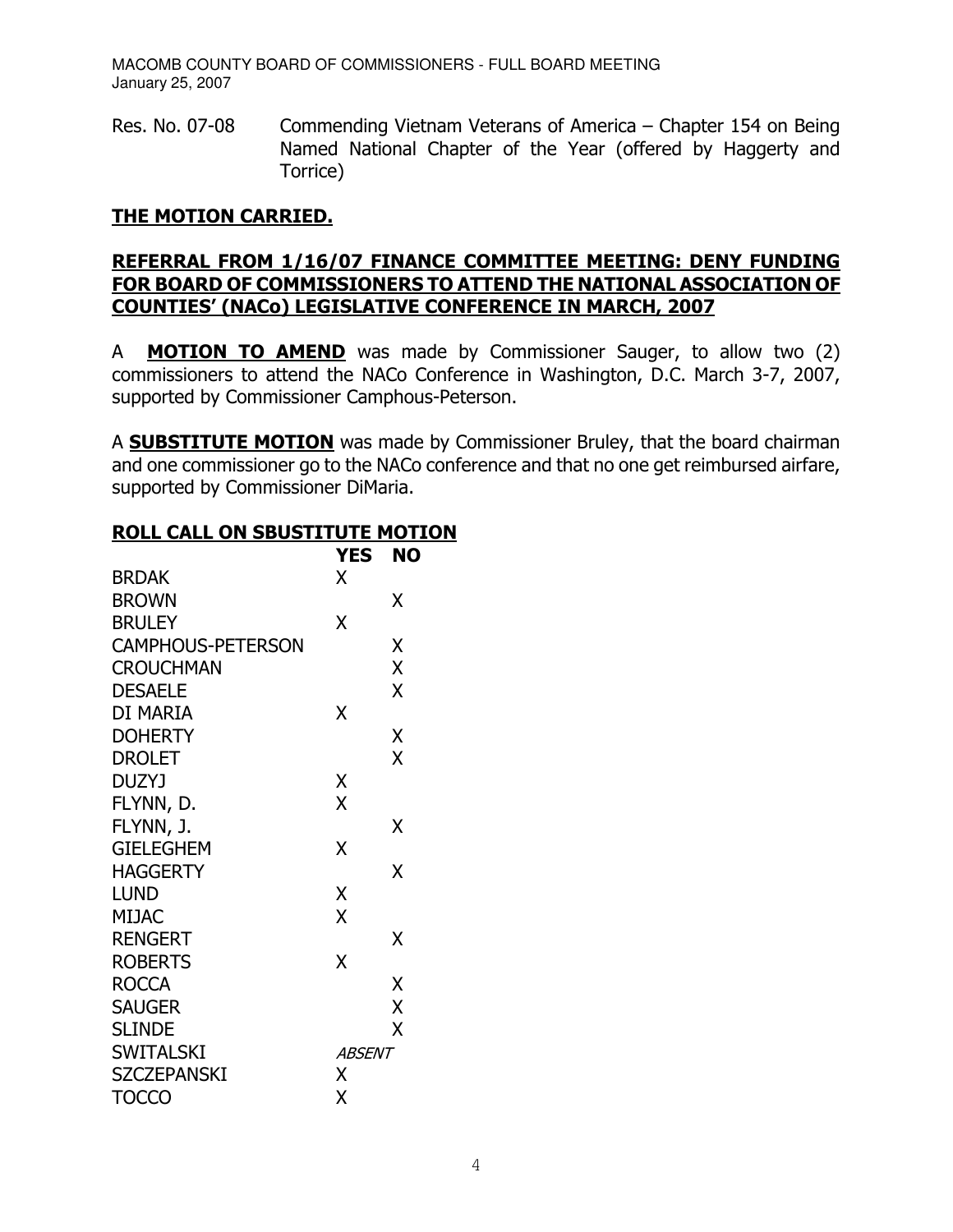| <b>TOTAL</b>   | 12 | 13 |
|----------------|----|----|
| <b>VOSBURG</b> |    |    |
| <b>TORRICE</b> |    |    |

#### **THE SUBSTITUTE MOTION FAILS.**

A **MOTION TO AMEND** was made by Commissioner Bruley, supported by Commissioner DiMaria to allow only one commissioner to attend the NACo conference in Washington, D.C.. A vote was taken, and the **MOTION FAILS.** 

A MOTION TO CHALLENGE THE CHAIR was made by Commissioner Bruley.

### **ROLL CALL ON THE CHALLENGE OF THE CHAIR**

|                          | <b>YES</b>    | <b>NO</b> |  |
|--------------------------|---------------|-----------|--|
| <b>BRDAK</b>             | X             |           |  |
| <b>BROWN</b>             |               | χ         |  |
| <b>BRULEY</b>            | χ             |           |  |
| <b>CAMPHOUS-PETERSON</b> |               | X         |  |
| <b>CROUCHMAN</b>         |               | X         |  |
| <b>DESAELE</b>           |               | X         |  |
| DI MARIA                 | χ             |           |  |
| <b>DOHERTY</b>           |               | χ         |  |
| <b>DROLET</b>            | Χ             |           |  |
| <b>DUZYJ</b>             | X             |           |  |
| FLYNN, D.                | X             |           |  |
| FLYNN, J.                |               | χ         |  |
| <b>GIELEGHEM</b>         | X             |           |  |
| <b>HAGGERTY</b>          |               | χ         |  |
| <b>LUND</b>              | Χ             |           |  |
| <b>MIJAC</b>             | X             |           |  |
| <b>RENGERT</b>           |               | χ         |  |
| <b>ROBERTS</b>           | X             |           |  |
| <b>ROCCA</b>             |               | X         |  |
| <b>SAUGER</b>            |               | X         |  |
| <b>SLINDE</b>            |               | X         |  |
| <b>SWITALSKI</b>         | <b>ABSENT</b> |           |  |
| <b>SZCZEPANSKI</b>       | X             |           |  |
| <b>TOCCO</b>             | Χ             |           |  |
| <b>TORRICE</b>           | X             |           |  |
| <b>VOSBURG</b>           |               | Χ         |  |
| <b>TOTAL</b>             | 13            | 12        |  |

# THE CHALLENGE OF THE CHAIR PASSES.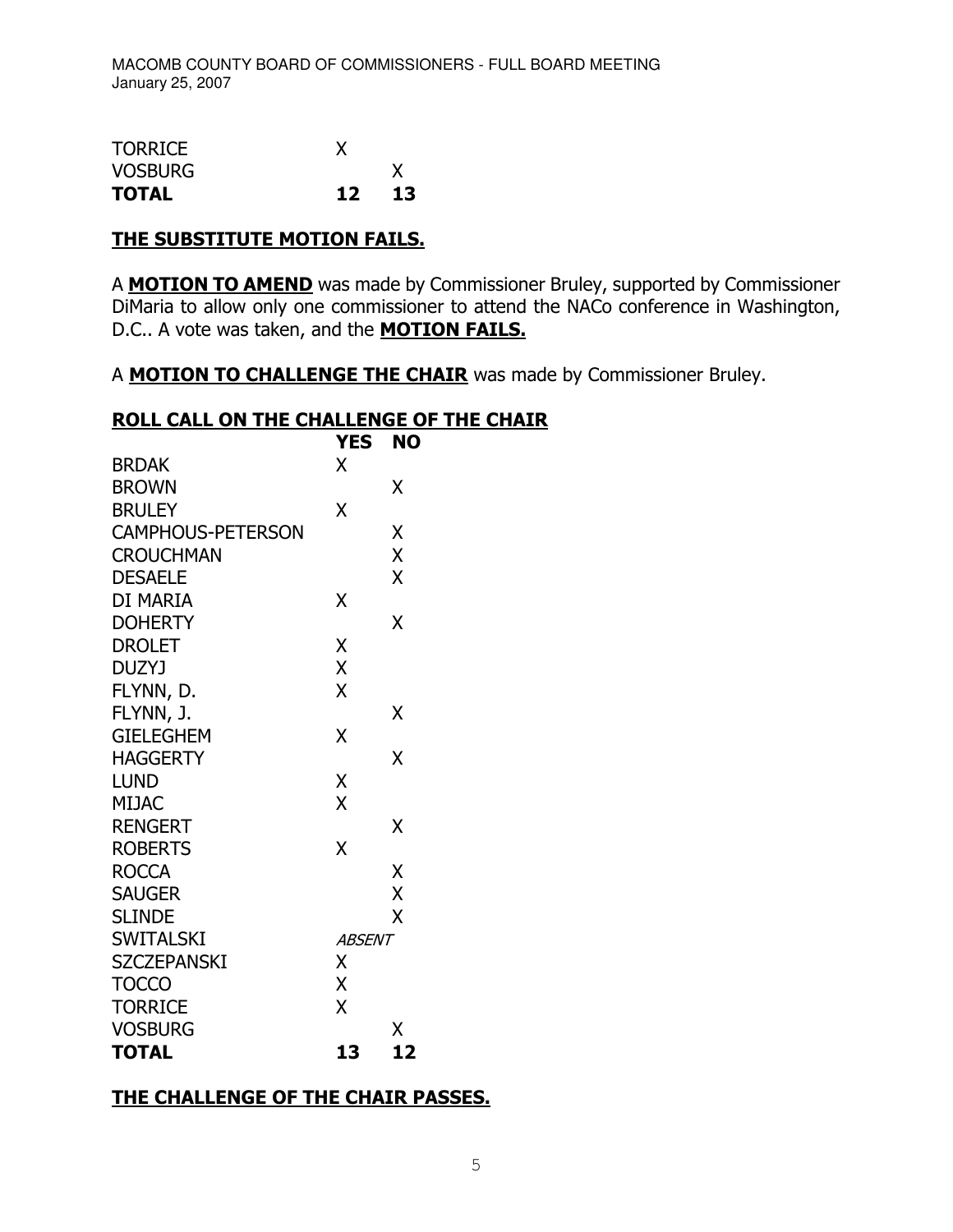| <b>ROLL CALL VOTE ON COMMISSONER BRULEY'S MOTION TO AMEND</b> |        |  |  |
|---------------------------------------------------------------|--------|--|--|
|                                                               | VEC NA |  |  |

|                          | YES.          | NO |
|--------------------------|---------------|----|
| <b>BRDAK</b>             | X             |    |
| <b>BROWN</b>             |               | X  |
| <b>BRULEY</b>            | Χ             |    |
| <b>CAMPHOUS-PETERSON</b> |               | Χ  |
| <b>DESAELE</b>           |               | X  |
| DI MARIA                 | Χ             |    |
| <b>DOHERTY</b>           |               | X  |
| <b>DROLET</b>            | X             |    |
| <b>DUZYJ</b>             | X             |    |
| FLYNN, D.                | X             |    |
| FLYNN, J.                |               | Χ  |
| <b>GIELEGHEM</b>         | X             |    |
| <b>HAGGERTY</b>          |               | X  |
| <b>LUND</b>              | Χ             |    |
| <b>MIJAC</b>             | X             |    |
| <b>RENGERT</b>           |               | X  |
| <b>ROBERTS</b>           | X             |    |
| <b>ROCCA</b>             |               | Χ  |
| <b>SAUGER</b>            |               | X  |
| <b>SLINDE</b>            |               | X  |
| <b>SWITALSKI</b>         | <b>ABSENT</b> |    |
| <b>SZCZEPANSKI</b>       | X             |    |
| <b>TOCCO</b>             | X             |    |
| <b>TORRICE</b>           | X             |    |
| <b>VOSBURG</b>           |               | Χ  |
| <b>CROUCHMAN</b>         |               | Χ  |
| <b>TOTAL</b>             | 13            | 12 |

# THE MOTION TO AMEND PASSES.

ROLL CALL ON MOTION AS AMENDED<br>TO ALLOW ONE (1) COMMISSIONER TO ATTEND THE NACO CONFERENCE IN WASHINGTON, D.C. MARCH 3-7, 2007.

| <b>YES</b> | NO |
|------------|----|
| X          |    |
| X          |    |
| X          |    |
| X          |    |
| X          |    |
| X          |    |
| X          |    |
| X          |    |
| x          |    |
|            |    |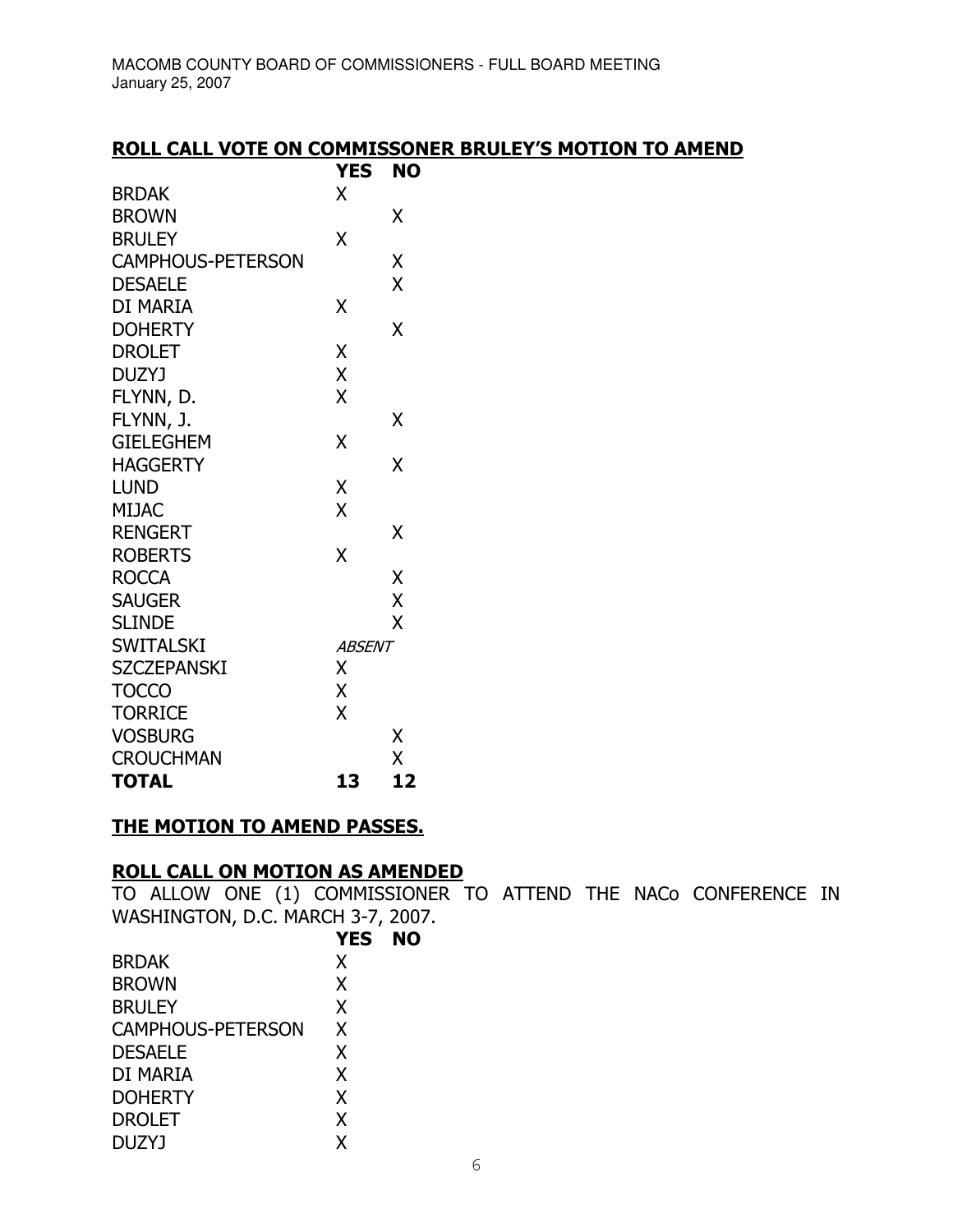MACOMB COUNTY BOARD OF COMMISSIONERS - FULL BOARD MEETING January 25, 2007  $\mathsf{X}$ FLYNN, D. FLYNN, J. X  $CIEI ECHEN$  $\mathbf{v}$ 

| <b>TOTAL</b>         | 22            | 3 |
|----------------------|---------------|---|
| <b>CROUCHMAN</b>     |               | X |
| <b>VOSBURG</b>       |               | X |
| <b>TORRICE</b>       | X             |   |
| <b>TOCCO</b>         | X             |   |
| <b>SZCZEPANSKI</b>   | Χ             |   |
| <b>SWITALSKI</b>     | <i>ABSENT</i> |   |
| <b>SLINDE</b>        | χ             |   |
| <b>SAUGER</b>        |               | X |
| <b>ROCCA</b>         | X             |   |
| <b>ROBERTS</b>       | X             |   |
| <b>RENGERT</b>       | X             |   |
| <b>MIJAC</b>         | X             |   |
| <b>LUND</b>          | Χ             |   |
| <b>HAGGERTY</b>      | X             |   |
| <u>GILLLOI ILIYI</u> | ∧             |   |

### **THE MOTION AS AMENDED PASSES.**

# UPDATE ON 2007 MICHIGAN ASSOCIATION OF COUNTIES LEGISLATIVE **CONFERENCE**

Rhonda Deriemaecker, Director of Board Services, advised there are currently six (6) commissioners signed up to attend the conference on February  $11 - 13$ , 2007 in Lansing. The cost per commissioner \$225.00 registration fee for four  $(4)$  commissioners @ 2 nights and \$125.00 registration fee for two (2) commissioners @ one night. Hotel rates are \$90.00 per night; \$100 per commissioner mileage round trip and \$31.00 per day food allowance for a total of \$2,231.00.

Update received and filed.

A MOTION TO SUSPEND THE RULES to take action on the above Agenda Item #12, was made by Commissioner Doherty, supported by Commissioner Duzyj.

#### ROLL CALL ON SUSPENSION OF THE RULES

|                          | <b>YES</b> | <b>NO</b> |  |
|--------------------------|------------|-----------|--|
| <b>BRDAK</b>             |            | X         |  |
| <b>BROWN</b>             |            | X         |  |
| <b>BRULEY</b>            |            | X         |  |
| <b>CAMPHOUS-PETERSON</b> | X.         |           |  |
| <b>DESAELE</b>           | X          |           |  |
| DI MARIA                 | X          |           |  |
| <b>DOHERTY</b>           | X          |           |  |
| <b>DROLET</b>            | X          |           |  |
| DUZYJ                    |            |           |  |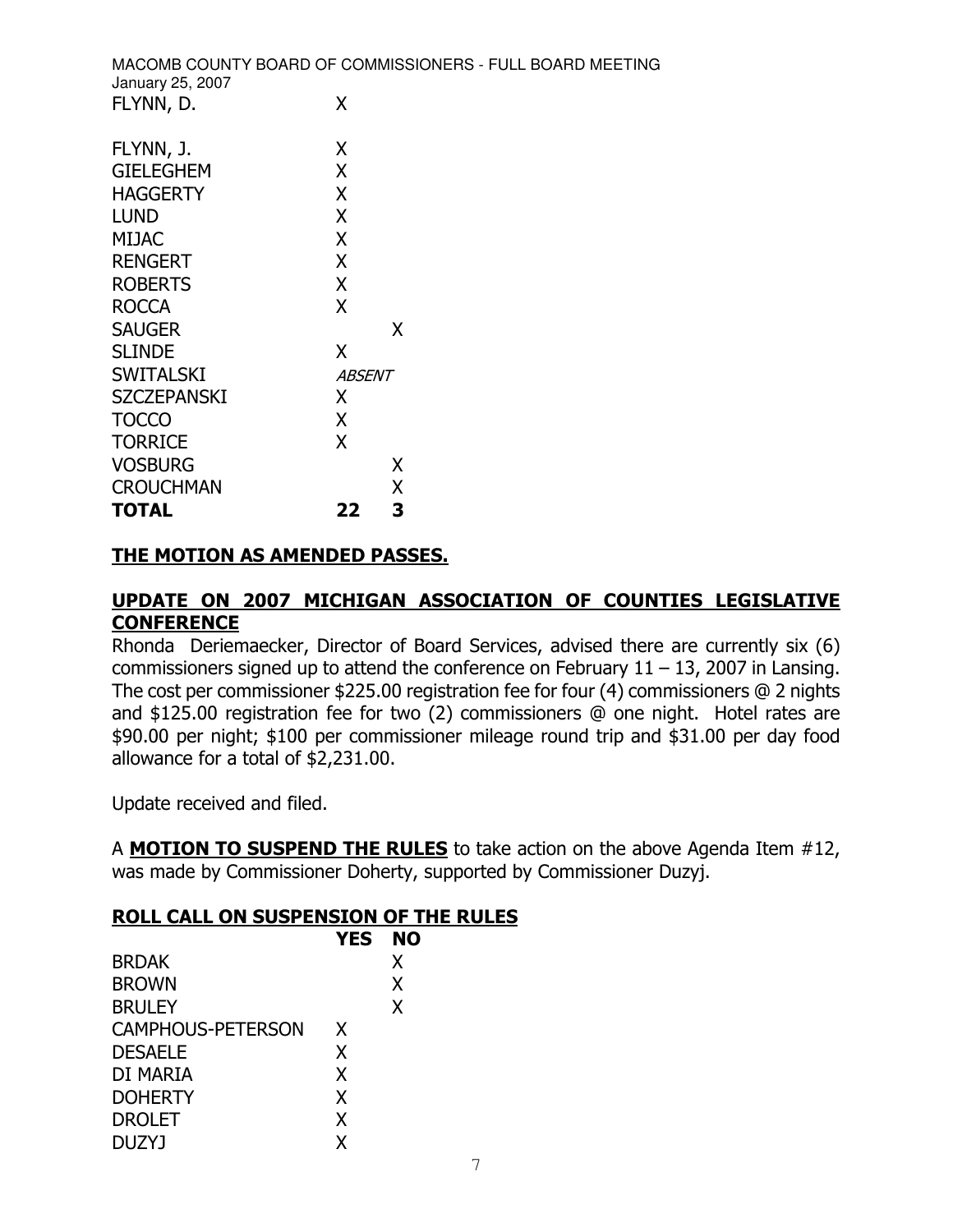MACOMB COUNTY BOARD OF COMMISSIONERS - FULL BOARD MEETING January 25, 2007  $\mathsf{X}$ FLYNN, D.

| FLYNN, J.<br><b>GIELEGHEM</b> | x<br>χ        |
|-------------------------------|---------------|
| <b>HAGGERTY</b>               | Χ             |
| LUND                          | X             |
| MIJAC                         | x             |
| RENGERT                       | χ             |
| <b>ROBERTS</b>                | X             |
| ROCCA                         | X             |
| <b>SAUGER</b>                 | X             |
| <b>SLINDE</b>                 | X             |
| <b>SWITALSKI</b>              | <i>ABSENT</i> |
| SZCZEPANSKI                   | x             |
| <b>TOCCO</b>                  | X             |
| <b>TORRICE</b>                | X             |
| <b>VOSBURG</b>                | X             |
| <b>CROUCHMAN</b>              | x             |
| <b>TOTAL</b>                  | 20<br>5       |

### THE MOTION TO SUSPEND THE RULES PASSES.

A MOTION WAS MADE BY COMMISSIONER JOAN FLYNN, SUPPORTED BY COMMISSIONER DOHERTY, THAT MACOMB COUNTY DOES NOT SEND ANYONE TO ATTEND THE M.A.C. LEGISLATIVE CONFERENCE AT THE COUNTIES EXPENSE, AND THE **MOTION CARRIED.** 

### ITEM WAIVED BY HEALTH SERVICES COMMITTEE CHAIRMAN:

A **MOTION** WAS MADE BY COMMISSIONER MIJAC, SUPPORTED BY COMMISSIONER SZCZEPANSKI, TO APPROVE REIMBURSEMENT TO BRUCE TOWNSHIP FROM ENVIRONMENTAL LAKE/RIVER FUND FOR APEL DRAIN IN-LINE LAKES PROJECT, AND THE **MOTION CARRIED.** 

#### **2007 COMMITTEE ASSIGNMENTS**

Commissioner Bruley requests a Roll Call vote

#### ROLL CALL VOTE TO APPROVE COMMITTEE ASSIGNMENTS

|                          | YES NO |   |
|--------------------------|--------|---|
| <b>BRDAK</b>             |        | X |
| <b>BROWN</b>             | x      |   |
| <b>BRULEY</b>            |        | X |
| <b>CAMPHOUS-PETERSON</b> | X      |   |
| <b>DESAELE</b>           | x      |   |
| DI MARIA                 |        | X |
| <b>DOHERTY</b>           | X      |   |
| <b>DROLET</b>            | χ      |   |
| <b>DUZYJ</b>             |        |   |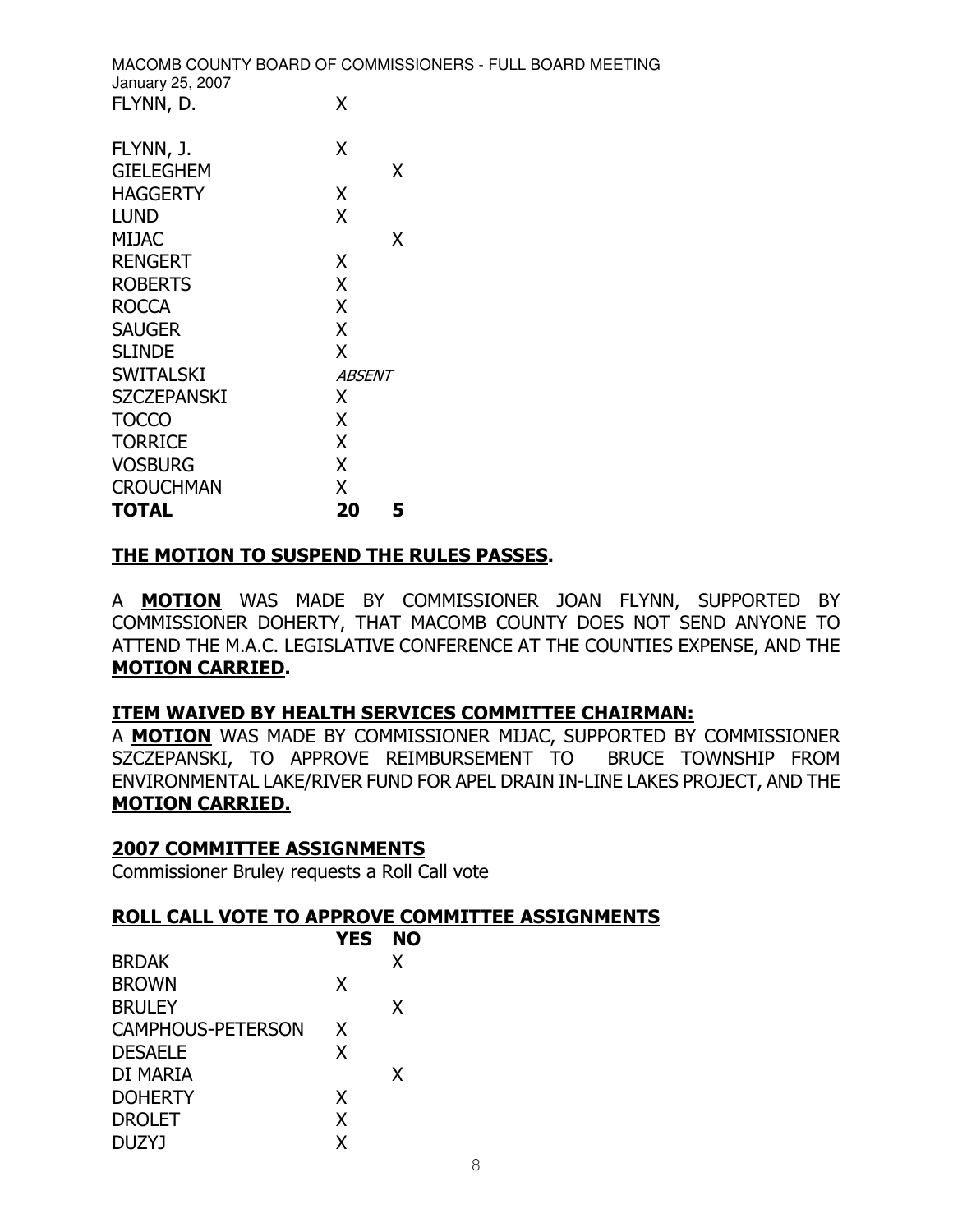MACOMB COUNTY BOARD OF COMMISSIONERS - FULL BOARD MEETING January 25, 2007  $\mathsf{X}$ FLYNN, D.

| FLYNN, J.          | x             |   |
|--------------------|---------------|---|
| <b>GIELEGHEM</b>   |               | χ |
| <b>HAGGERTY</b>    | X             |   |
| LUND               | χ             |   |
| MIJAC              |               | x |
| <b>RENGERT</b>     | x             |   |
| <b>ROBERTS</b>     |               | x |
| ROCCA              | x             |   |
| <b>SAUGER</b>      | X             |   |
| <b>SLINDE</b>      | X             |   |
| <b>SWITALSKI</b>   | <i>ABSENT</i> |   |
| <b>SZCZEPANSKI</b> | x             |   |
| <b>TOCCO</b>       |               | Χ |
| <b>TORRICE</b>     |               | X |
| <b>VOSBURG</b>     | x             |   |
| <b>CROUCHMAN</b>   | x             |   |
| <b>TOTAL</b>       | 16            | g |

# **2007 COMMITTEE ASSIGNMENTS PASSES.**

### **2007 MEETING DATES**

A MOTION was made by Commissioner Rngert, supported by Commissioner Haggerty, to approve the 2007 Meeting Dates, and the MOTION CARRIED.

### **REQUEST TO PURCHASE SERVICE TIME**

A **MOTION** was made by Commissioner Haggerty, supported by Commissioner Vosburg, to approve the purchase of prior time for Tom Raymus, and the **MOTION CARRIED**.

### **APPOINTMENTS**

Commissioner Bruley asked to separate Appointment a): Hospital Finance Authority Board and asked for Roll Call. There were NO objections.

A **MOTION** WAS MADE BY COMMISSIONER FLYNN, SUPPORTED BY COMMISSIONER HAGGERTY TO APPROVE THE FOLLOWING APPOINTMENTS:

#### b) **LOCAL EMERGENCY PLANNING COMMITTEE**

**Category** 

Shawn Emch Calleen Austin

**Name** 

7-Hospital Personnel 10-Community/Human Services Group

Until removed

#### c) **RETIREE HEALTH CARE BOARD**

Andrey Duzyj Indefinite Term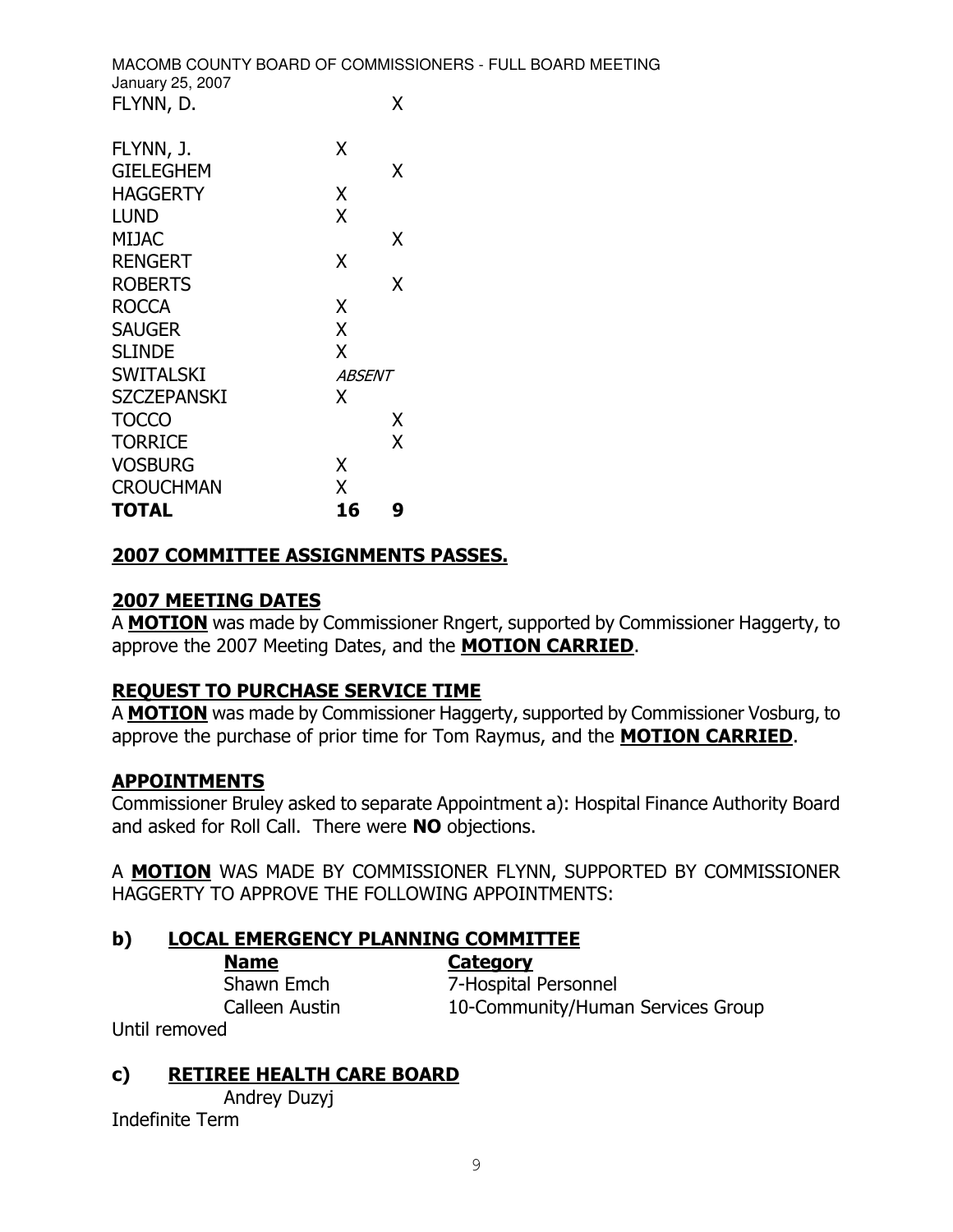#### $\mathbf{d}$ **SUBSTANCE ABUSE ADVISORY COUNCIL**

David Saad

Term expiring August 1, 2009

#### **THE MOTION CARRIED.**

#### **SEPARATED APPOINTMENT**

#### **HOSPITAL FINANCE AUTHORITY BOARD**  $a)$

#### **ROLL CALL ON APPOINTMENT OF DANA CAMPHOUS-PETERSON**

|                          | YES           | <b>NO</b> |
|--------------------------|---------------|-----------|
| <b>BRDAK</b>             |               | Χ         |
| <b>BROWN</b>             | X             |           |
| <b>BRULEY</b>            |               | X         |
| <b>CAMPHOUS-PETERSON</b> | χ             |           |
| <b>DESAELE</b>           | X             |           |
| DI MARIA                 |               | Χ         |
| <b>DOHERTY</b>           | Χ             |           |
| <b>DROLET</b>            | X             |           |
| DUZYJ                    |               | Χ         |
| FLYNN, D.                |               | X         |
| FLYNN, J.                | X             |           |
| <b>GIELEGHEM</b>         |               | X         |
| <b>HAGGERTY</b>          | X             |           |
| <b>LUND</b>              | X             |           |
| <b>MIJAC</b>             |               | Χ         |
| <b>RENGERT</b>           | X             |           |
| <b>ROBERTS</b>           |               | X         |
| <b>ROCCA</b>             | Χ             |           |
| <b>SAUGER</b>            | X             |           |
| <b>SLINDE</b>            | X             |           |
| <b>SWITALSKI</b>         | <b>ABSENT</b> |           |
| <b>SZCZEPANSKI</b>       | Χ             |           |
| <b>TOCCO</b>             | X             |           |
| <b>TORRICE</b>           | X             |           |
| <b>VOSBURG</b>           | X             |           |
| <b>CROUCHMAN</b>         | X             |           |
| <b>TOTAL</b>             | 17            | 8         |

#### DANA CAMPHOUS-PETERSON APPOINTED TO THE HOSPITAL FINANCE **AUTHORITY BOARD - TERM EXPIRING DECEMBER 31, 2011.**

#### **NEW BUSINESS**

Commissioner Mijac requests the Rules Committee take up the issue of personal attacks by the public under public participation.